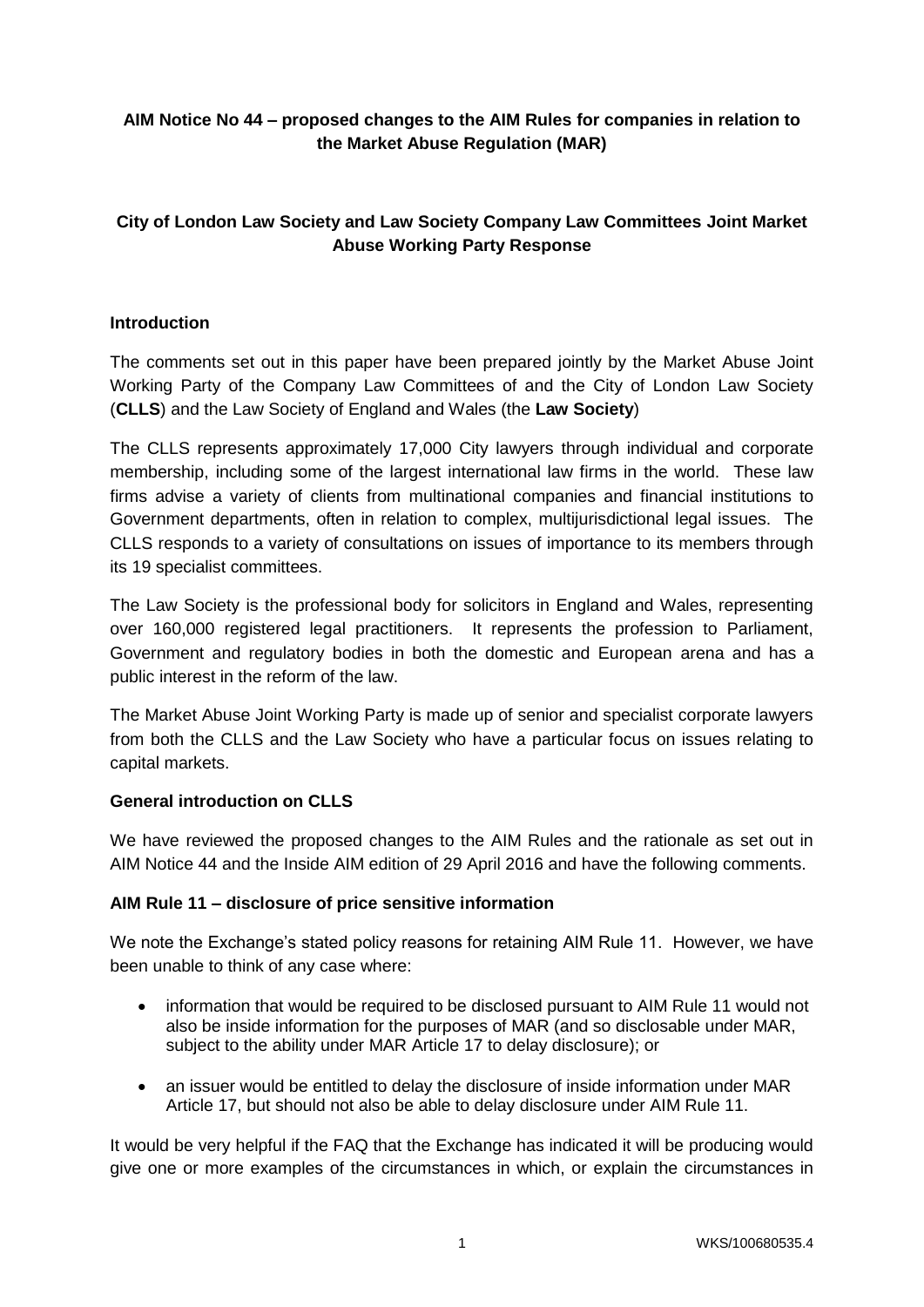which, the Exchange believes that an announcement is required under AIM Rule 11 but not under MAR. In the absence of any assistance for issuers and their Nominated Advisers (and their respective advisers) to understand and identify any gap between the requirements of MAR and of AIM Rule 11, we do not think it appropriate for the Exchange to retain AIM Rule 11 once MAR applies. We appreciate that the Exchange wishes to be able to take its own disciplinary action with respect to Rule 11 breaches, and to ensure the continued interface with Nominated Advisers, but this could be achieved by Rule 11 simply requiring that AIM companies comply with MAR.

#### **AIM Rule 17**

It would be helpful if in AIM Rule 17 the Exchange were to signpost the templates in the Level 2 Regulation (2016/523) for PDMR notifications, which PDMRs and their persons closely associated will need to use. We also suggest that the non-exhaustive list of notifiable transactions set out in Article 10 of the Level 2 Regulation (2016/522) should be signposted.

#### **AIM Rule 21**

It seems disproportionate to require AIM companies to adopt a dealing code when companies with a premium listing on the Official List will no longer have to do so. It is also unduly onerous on AIM companies that they are expected to update their policies to ensure compliance with the proposed new rule by 3 July 2016. We also query whether the words "reasonable and effective" are necessary or useful. No criteria are set out for what is "reasonable". Effective could be dealt with by providing that an AIM company must have in place from Admission and monitor [and enforce] a dealing policy.

If, as stated in AIM Notice 44, the Exchange's policy is to have a meaningful way to support the new MAR requirements, we suggest that this could be achieved simply by providing in Rule 21 that "an AIM company must ensure that its PDMRs do not deal in any of the AIM shares or debt instruments or derivatives or linked financial instruments during a MAR closed period" and that "MAR closed period" is defined. The Guidance to AIM Rule 21 could then state that an AIM company should consider adopting a dealing policy to ensure compliance by its PDMRs with AIM Rule 21. If the Exchange requires a dealing policy as per its proposed amendment to AIM Rule 21 (which under proposed AR5 of Schedule 3 of the AIM Rules for Nominated Advisers, the Nominated Adviser is required to review) clarification is required as to what the dealing policy should contain. The same point applies if a dealing policy is referred to only in Guidance to AIM Rule 21. The proposed amended Rule 21 states that it must set out "when a director or applicable employee must obtain clearance to deal in the AIM securities of the AIM company". It is not clear whether the Exchange considers that clearance must always be obtained or only during MAR closed periods. Also, given that the scope of the MAR is much wider than AIM Securities (as defined in the AIM Rules), any dealing policy must surely also cover dealings in debt instruments, derivatives and financial instruments linked to AIM securities or debt instruments of the AIM company. There is no guidance given as to when it is appropriate for clearance to deal to be given and no signpost to the MAR Level 2 Regulation. It is very difficult to see how an AIM company can assess this without guidance.